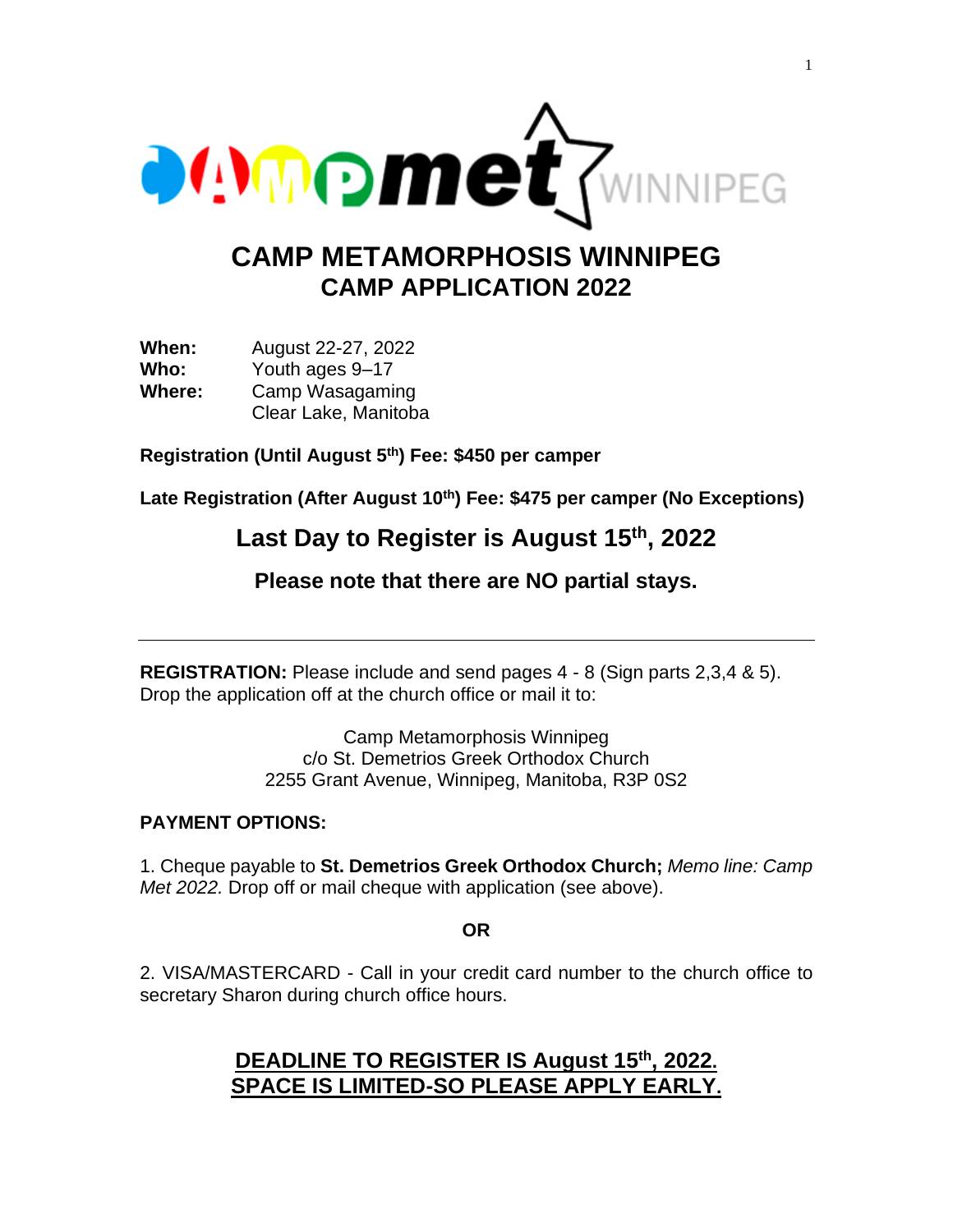## CAMP METAMORPHOSIS WINNIPEG POLICIES/PROCEDURES/WHAT TO BRING

**MEDICINE:** Prescription medications will be collected when the children arrive and will be administered by the Camp Health Staff as required. Do not bring nonprescription medication as the camp has ample in its infirmary. If your child becomes ill during camp, you may be required to come and pick them up.

**DISCIPLINE:** Your child will be expected to follow all the rules and regulations of camp. These will be reviewed in detail when your child arrives. **Should your child have difficulty with these rules, you will be expected to come and pick him/her up. Should your child cause any damage to the camp facilities, you will be required to assume financial responsibility.**

**LOST PROPERTY**: The camp is not responsible for any lost or stolen property, so please do not send valuables with your child. Also, we will not be able to return for items that your child has forgotten. Please label all clothing and each piece of luggage including sleeping bags and pillows.

**\*\*\*COMMUNICATION\*\*\*: Children's cellular phones are to be left at home, regardless if they're used to take pictures. For emergency purposes or to reach the camp director, please contact Fr. Nikolaos at 1-204-333-3572. Your child will be in activities and sessions throughout the day, and casual phone calls only disrupt the camp program. Please call only if it is necessary. Fr. Nick will NOT contact you unless it's an emergency.** 

**VISITATION: There will no visitation allowed, unless there is an advertised Community Liturgy.** 

**DROP OFF AND PICK UP:** Drop your child off at St. Demetrios Church on **Monday, August 22, 2022, NO LATER than 7:45am**. A bus will be waiting to take them to camp. A bus will return them to St. Demetrios on **Saturday, August 27, 2022, no later than 2:15pm**. Please arrange to meet your child/children at St. Demetrios at that time.

## WHAT TO BRING CHECKLIST

- Rain Coat and Pants **Rubber Boots** Pyjamas
	-
	-
- The Pillow & Cases The Elect Repellent The Elect Repellent The Elect Repellent Contains a Personal Toiletries<br>
<u>Alteries</u> Bath Towels Towel The Personal Toiletries
- \_\_\_\_ Casual Summer Clothes
- 
- Lackson and Shoes and Sandals and Sunscreen
- \_\_\_\_ Hat & Sunglasses \_\_\_\_ Prescription Meds \_\_\_\_ Photo Camera (Option)
- \_\_\_\_ Small amount of money \_\_\_\_ Bible & Icon \_\_\_\_ Notepad & Pencil

- Lacken Towel<br>
Socks & Underwear<br>
Pants<br>
Pants
	-
- \_\_\_\_ Jacket or Sweatshirts \_\_\_\_ Sleeping Bag \_\_\_\_ Swimsuit **(NO 2 piece)**
	-
	-
	-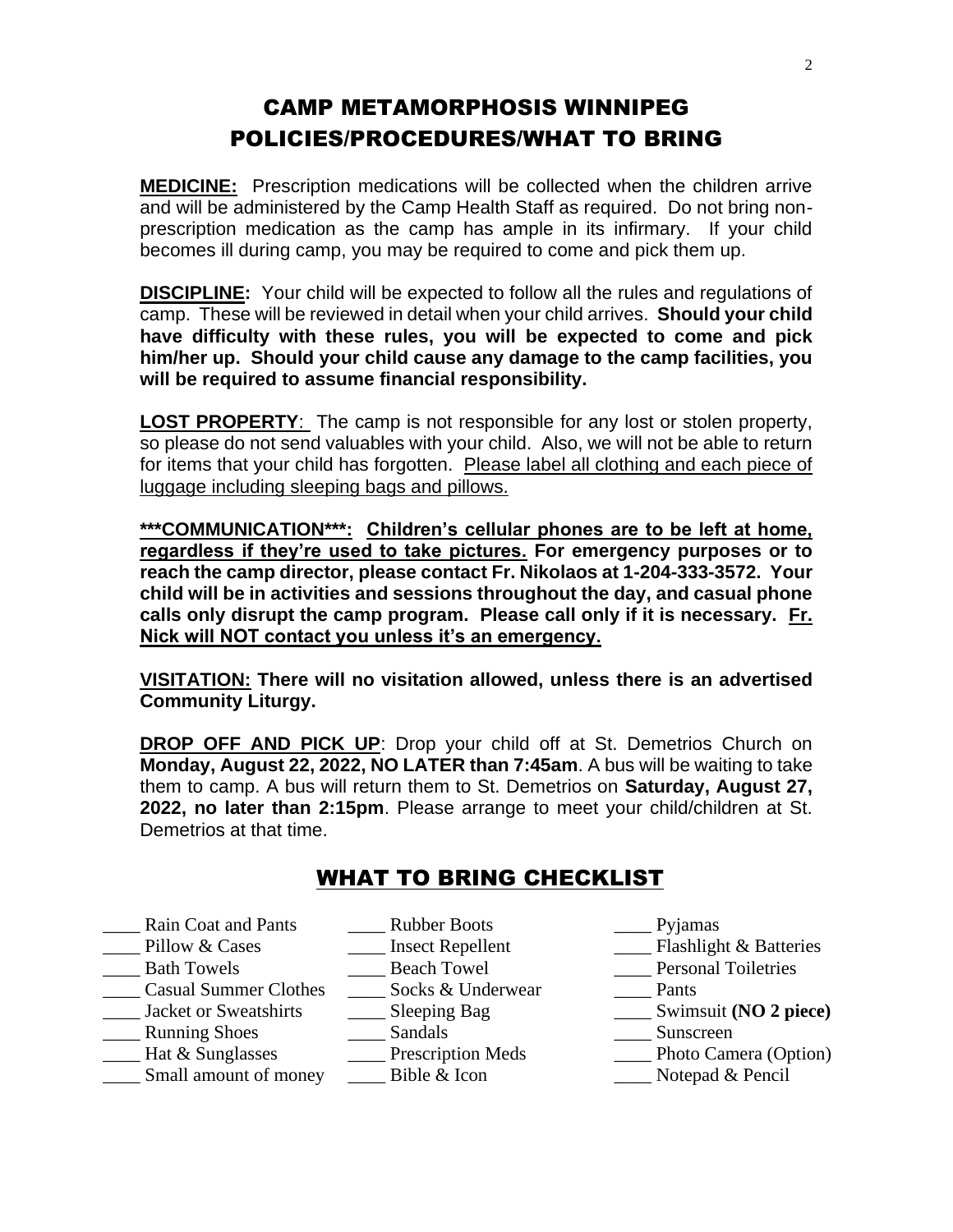# CAMP METAMORPHOSIS WINNIPEG CAMPER REGISTRATION (PART 1)

PLEASE PRINT

| Camper's Name:                                                                                       |                                                |                    |  |
|------------------------------------------------------------------------------------------------------|------------------------------------------------|--------------------|--|
| Address:                                                                                             |                                                |                    |  |
| Home Phone:                                                                                          | Camper's Email Address:                        |                    |  |
| Birth date:                                                                                          | <b>T-SHIRT SIZE:</b><br>$F_{\rm}$<br>M<br>Sex: |                    |  |
| Mother's Name:                                                                                       | Father's Name:                                 |                    |  |
| Work Phone:                                                                                          | Work Phone:                                    |                    |  |
| Cell Phone:                                                                                          | Cell Phone:                                    |                    |  |
| Email Address:                                                                                       | Email Address:                                 |                    |  |
| Emergency Contact Person's Name:                                                                     |                                                |                    |  |
| Phone #:                                                                                             | Relationship:                                  |                    |  |
| Family Physician/Pediatrician:                                                                       | Phone #:                                       |                    |  |
| Dentist/Orthodontist:                                                                                | Phone #:                                       |                    |  |
| Health Card # (PHIN):                                                                                | <b>Province of Issue:</b>                      |                    |  |
| Operations or serious injuries (please give dates):                                                  |                                                |                    |  |
| Chronic or recurring illness or medical condition:                                                   |                                                |                    |  |
|                                                                                                      |                                                | <b>Medications</b> |  |
|                                                                                                      |                                                | Name:<br>Dosage:   |  |
|                                                                                                      |                                                |                    |  |
| Health History (circle all that apply and give approximate dates):<br><b>Frequent Ear Infections</b> |                                                |                    |  |
| Heart Defect/Disease                                                                                 |                                                |                    |  |
| Convulsions/Epilepsy                                                                                 |                                                |                    |  |
| <b>Diabetes</b>                                                                                      |                                                |                    |  |
| <b>Bleeding/Clotting Disorders</b>                                                                   |                                                |                    |  |
| Hypertension                                                                                         |                                                |                    |  |
| Mononucleosis                                                                                        |                                                |                    |  |
| Asthma                                                                                               |                                                |                    |  |
| Bedwetting                                                                                           |                                                |                    |  |
| Sleepwalking                                                                                         |                                                |                    |  |
| Other:                                                                                               |                                                |                    |  |
| Diseases (circle all that apply and give approximate dates):                                         |                                                |                    |  |
| Chicken Pox                                                                                          |                                                |                    |  |
| Measles                                                                                              |                                                |                    |  |
| <b>German Measles</b>                                                                                |                                                |                    |  |
| <b>Mumps</b>                                                                                         |                                                |                    |  |
| Other:                                                                                               |                                                |                    |  |
| Allergies (circle all that apply):                                                                   |                                                |                    |  |
| Hay Fever                                                                                            |                                                |                    |  |
| Ivy Poisoning, etc.                                                                                  |                                                |                    |  |
| <b>Insect Stings</b>                                                                                 |                                                |                    |  |
| Penicillin                                                                                           |                                                |                    |  |
| Other Drugs:                                                                                         |                                                |                    |  |
| Food (please list):                                                                                  |                                                |                    |  |
| Other (specify):                                                                                     |                                                |                    |  |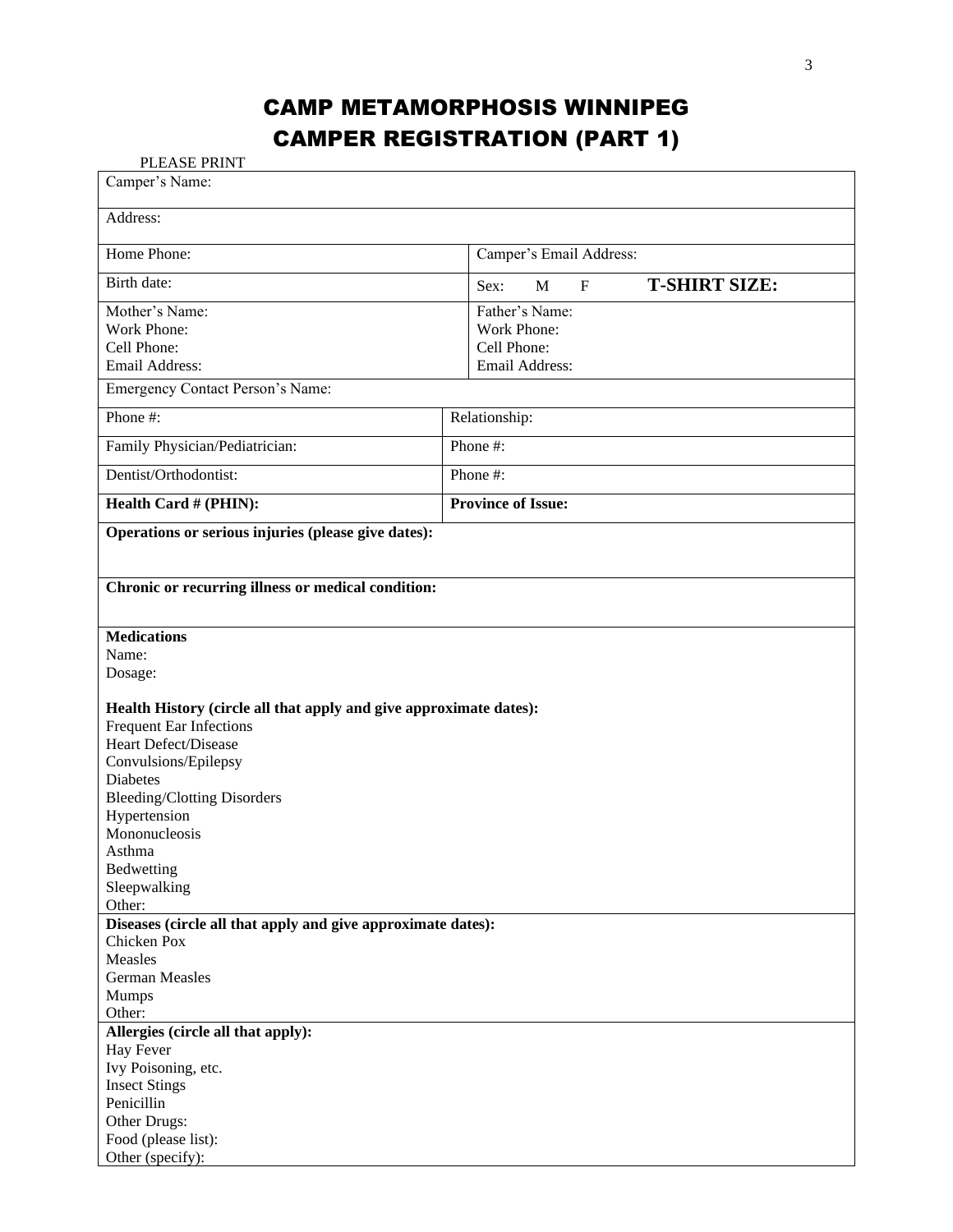## CAMP METAMORPHOSIS WINNIPEG MEDICAL/LEGAL WAIVER (PART 2) (2 pages)

I/We the parent(s) or legal guardian(s) hereby authorize representatives of Camp Metamorphosis Winnipeg/Camp Wasaga to make such arrangements as they consider necessary for the child mentioned below to receive medical, hospital care or first aid, including necessary transportation. This authorization is given in advance of any specific diagnosis, treatment or hospital care required but is given to provide authority and power to render care which is deemed advisable in the best judgment of the Camp Health Staff. It is understood that an effort will be made to contact the undersigned prior to rendering treatment, but that treatment will not be withheld if the undersigned cannot be reached. The Undersigned will be responsible for any additional costs involved.

All medications must arrive in their original packaging and in sufficient supply. Medication not in its original packaging will NOT be administered. ALL medication will be administered by Camp Health Staff, NOT the camper. DO NOT send nonprescription medication as the camp infirmary has sufficient supply.

The Undersigned gives Camp Health Staff the right to administer NON-prescription drugs for the medical well-being of the camper. As well, the Undersigned gives Camp Health Staff permission to administer an Epipen, if needed for the good of the camper.

**I acknowledge that some of the activities that my child(ren) will engage in involve some risk of personal injury. I hereby knowingly and voluntarily waive any right or cause of action of any kind against the members, directors, agents, volunteers, or staff of Camp Metamorphosis Winnipeg, St. Demetrios Greek Orthodox Church, The Hellenic Greek Orthodox Church of Winnipeg Inc., Camp Wasaga and affiliated staff**, from all liability from injury to in any manner arising out of, or incident to participation, including without limitation all consequential damages, whether or not resulting from the negligence of any of the above-noted parties or their agents. Nor shall they be liable for any personal injury occurring during the transportation of campers and staff to and from camp.

Each camper must have Provincial or equivalent medical insurance.

Camp Metamorphosis Winnipeg/Camp Wasaga Camp Director reserves the right to dismiss a camper, who in the opinion of the camp is a hazard to the safety of themselves or others or who appear to have rejected the reasonable controls of the camp. If this occurs, no fees will be refunded, and the camper may not be allowed to return to the camp.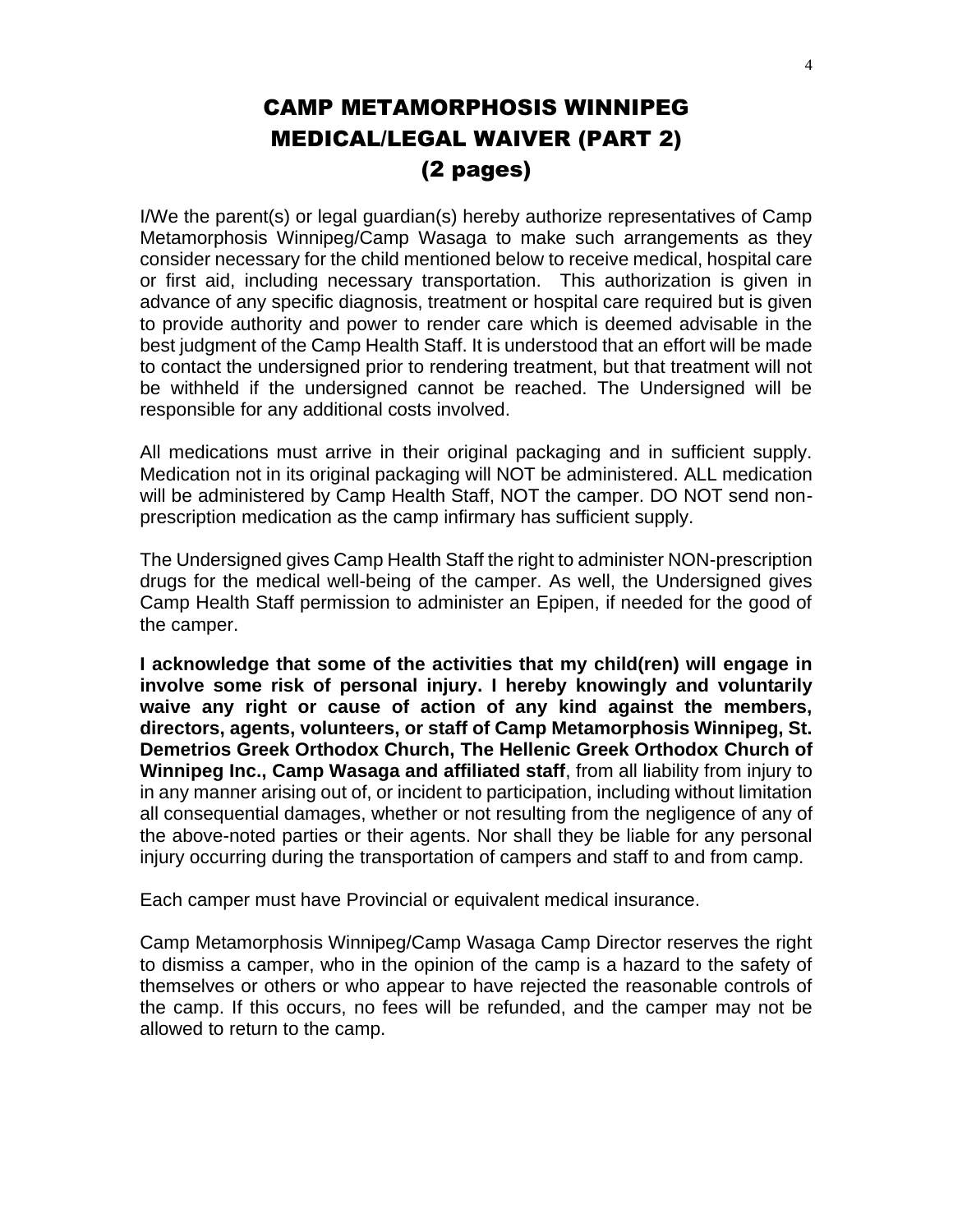**Possession of Tobacco, Alcohol, or other illegal substances is strictly prohibited.** During the campers stay at camp, their personal property may be searched if due cause is warranted that they may be in possession of a contraband substance or in the event they are suspect in a dispute or disagreement that would require their belongings to be searched.

The Undersigned certifies that all information given in this application form is complete and accurate to the best of their knowledge. ANY changes in medical history within 4 weeks of the start of camp must be reported to Camp Metamorphosis Winnipeg Director at St. Demetrios.

The person herein described has permission to engage in all camp activities except as noted.

**\_\_\_\_\_\_\_\_\_\_\_\_\_\_\_\_\_\_\_\_\_\_\_\_\_\_\_\_\_\_\_\_\_\_\_\_ \_\_\_\_\_\_\_\_\_\_\_\_\_\_\_\_\_\_\_\_\_\_\_\_\_**

I have read the above information and AGREE to the above.

**Parent or guardian's signature Date** 

**Name of camper (please print)**

**\_\_\_\_\_\_\_\_\_\_\_\_\_\_\_\_\_\_\_\_\_\_\_\_\_\_\_\_\_\_\_\_\_\_\_\_**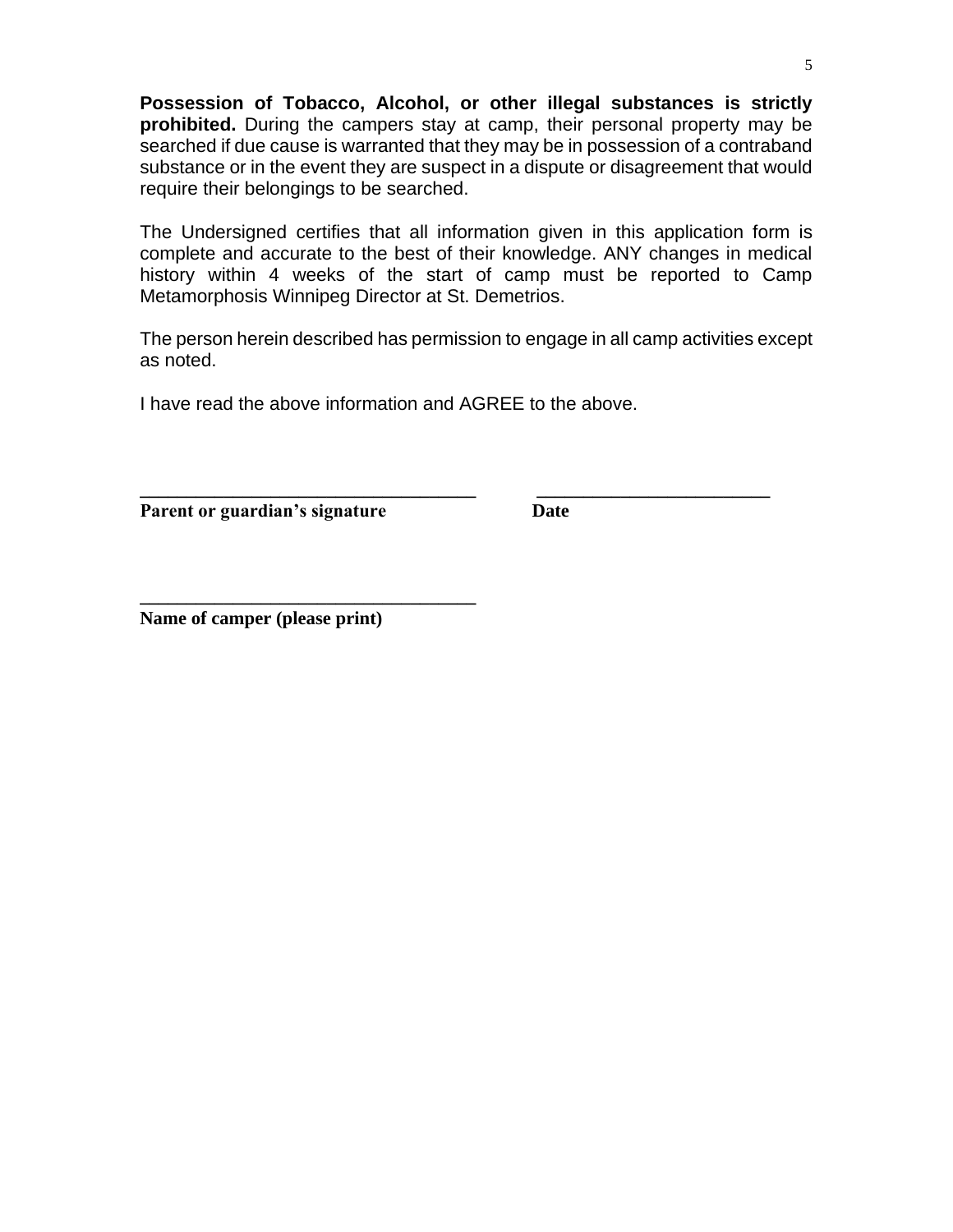# CAMP METAMORPHOSIS WINNIPEG PARENT/CAMPER CONTRACT (PART 3)

In order to promote an enjoyable and safe week of camping, I agree to the following guidelines:

#### **PARENT:**

- 1. I have read and agree to the Camp Policies/Procedures document and have informed my child as to the policies and procedures of Camp.
- 2. I will bring my child/children to the Church no later than **7:45am Monday, August 22, 2022,** to board the chartered bus to camp.
- 3. Camp will conclude **Saturday, August 27, 2022**. Transportation back to St. Demetrios will be by chartered bus. I will pick up my child/children at St. Demetrios on **Saturday, August 27, 2022 at 2:30pm**. I understand that the bus may be early or late in returning to St. Demetrios.
- 4. At the discretion of the camp first aid administrator, clergy or directors, I agree to pick up my camper, day or night, if he/she becomes ill or for reasons of behavioural disruption.
- 5. The Camp Registration, Medical/Legal Waiver and this Contract must be signed and completed. I understand that my child(ren) cannot be enrolled into the camp without a signature from a parent or guardian on the Medical/Legal Waiver and this Contract Form.
- 6. I will not visit the Camp, unless there is an advertised Community Liturgy or event.
- 7. I agree to contact the Camp Director before camp begins if I have any questions or if I do not understand any of these guidelines.

#### **CAMPER:**

1. I agree to attend all religious activities daily. I agree to fully respect Orthodox Life and to abide by the Clergy and Camp Director's instructions. I agree to maintain the cleanliness of the camp's dining hall, grounds, washroom/shower facilities, arts and crafts room, and cabins as if they were my own home.

**2.** I agree to have all medication administered by the camp medical staff. I also agree to have my medical requirement(s) brought to the attention of the staff first aid administrator with specific instructions at the time of registration.

**3.** I understand that cabin assignments are made with regard only to the camper's age and gender. I agree to be in my assigned bunk by the nightly curfew hours and to obey my counsellor's directions.

- **4.** I agree not to leave the campgrounds.
- **5.** I agree not to bring food, snacks, candy or drinks into the cabins.

**6. I understand that there will be no tolerance of any profanity, alcoholic drinking, cigarettes, vaping, inhalants, illegal substances, fireworks, lighters, matches, cell phones, iPods, other personal electronics, or the possession of any weapons while I am at camp.**

- **7. I agree to behave in the manner that reflects my Orthodox Christian faith.**
- **8. I agree to follow the rules set out by the Camp Director and staff.**

**\_\_\_\_\_\_\_\_\_\_\_\_\_\_\_\_\_\_\_\_\_\_\_\_\_\_\_\_\_\_\_\_\_\_\_\_ \_\_\_\_\_\_\_\_\_\_\_\_\_\_\_\_\_\_\_\_\_\_\_\_\_**

**Parent or guardian's signature Date** 

**\_\_\_\_\_\_\_\_\_\_\_\_\_\_\_\_\_\_\_\_\_\_\_\_\_\_\_\_\_\_\_\_\_\_\_\_**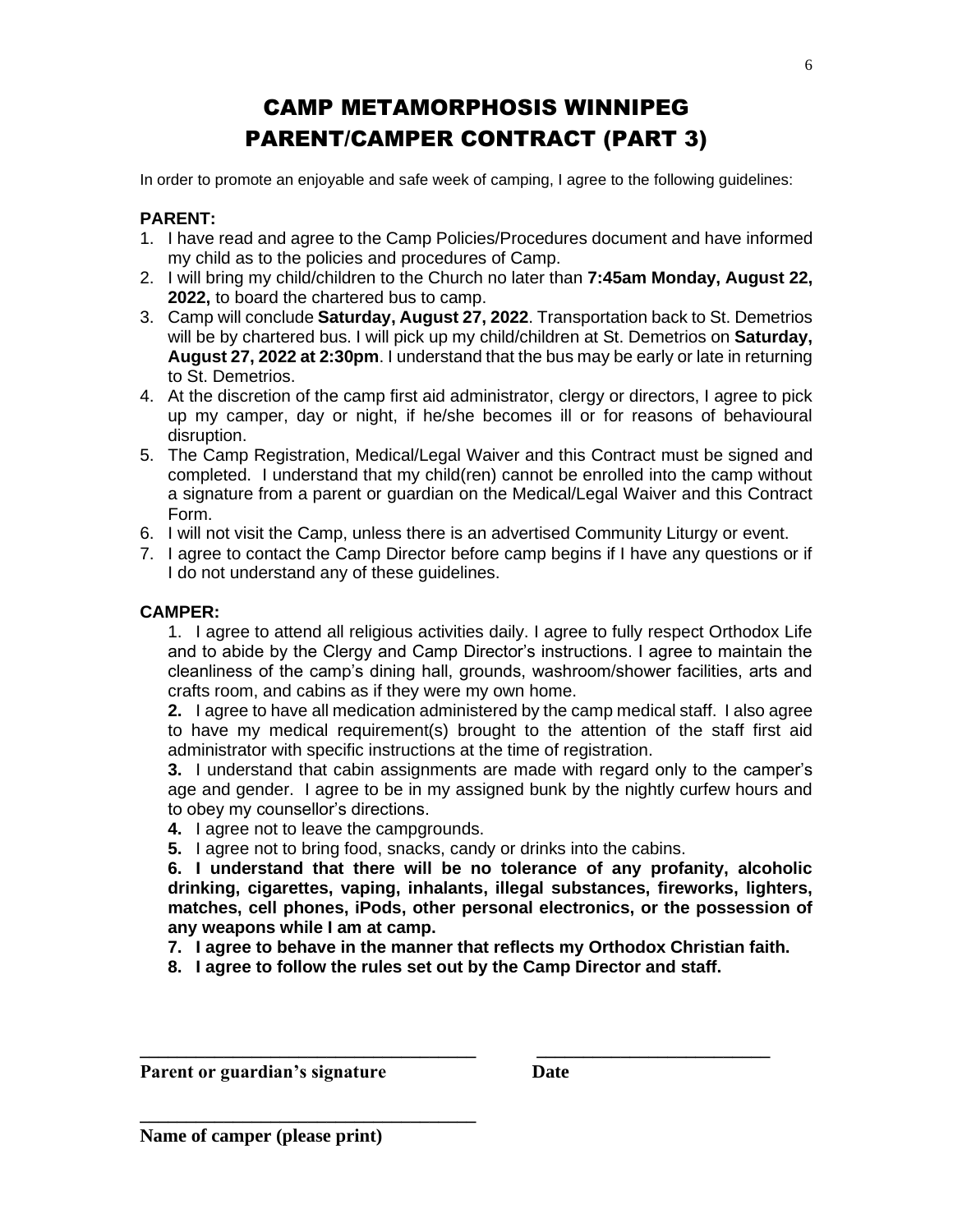# **CAMPER PHOTO RELEASE FORM (Part 4)**

PLEASE FILL OUT ONLY ONE SECTION

I, \_\_\_\_\_\_\_\_\_\_\_\_\_\_\_\_\_\_\_\_\_\_\_\_\_\_\_\_\_\_\_, give permission to Camp Metamorphosis Winnipeg to take photographs of \_\_\_\_\_\_\_\_\_\_\_\_\_\_\_\_\_\_\_\_\_\_\_\_\_\_\_\_\_\_\_\_\_\_ and use them for media and promotional purposes.

I hereby waive any right to inspect or approve the finished photograph or advertising copy or printed matter that may be used. I release the Camp Metamorphosis directors, its staff, and employees, from any and all claims of harm and liability as a result of any distortion, blurring, or alteration, optical illusion, or use in composite form, either intentionally or otherwise which may occur from making, showing, using or distributing these photographs/video.

# **OR**

I, \_\_\_\_\_\_\_\_\_\_\_\_\_\_\_\_\_\_\_\_\_\_\_\_\_\_\_\_\_\_, DO NOT give permission to Camp Metamorphosis Winnipeg to take photographs of \_\_\_\_\_\_\_\_\_\_\_\_\_\_\_\_\_\_\_\_\_\_\_\_\_\_\_\_\_\_\_\_\_\_ and use them for media and promotional purposes.

I HAVE READ THIS RELEASE AND CONSENT FORM BEFORE AFFIXING MY SIGNATURE BELOW, AND I UNDERSTAND AND AGREE TO ITS TERMS.

PARENT/GUARDIAN SIGNATURE DATE

\_\_\_\_\_\_\_\_\_\_\_\_\_\_\_\_\_\_\_\_\_\_\_\_\_ \_\_\_\_\_\_\_\_\_\_\_\_\_\_\_\_\_\_\_\_\_\_\_\_\_\_ \_\_\_\_\_\_\_\_\_\_\_